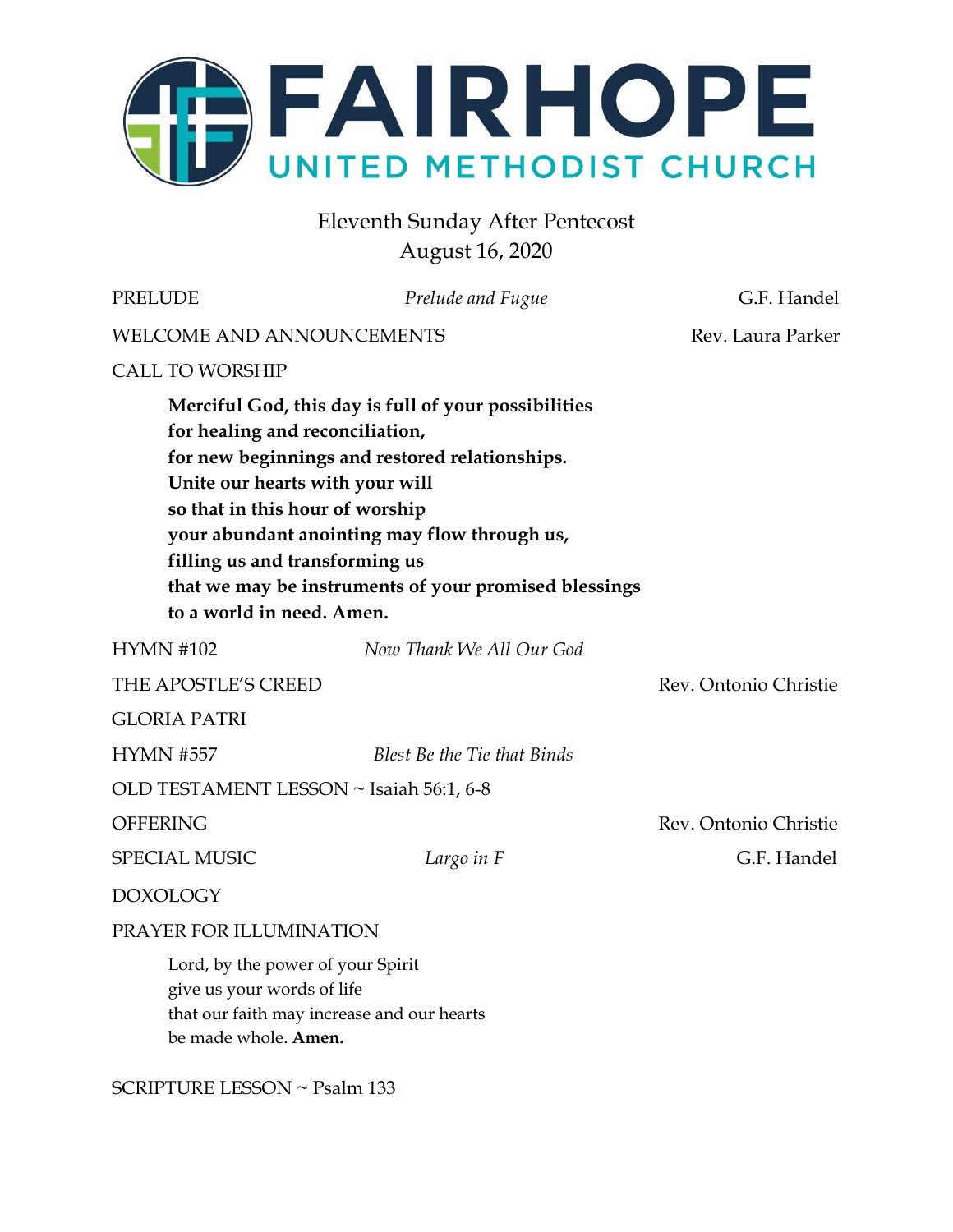#### OUR CONFESSION

#### **CALL TO CONFESSION**

God declares: Maintain justice, and do what is right, for soon my salvation will come and my deliverance be revealed. Confident in our deliverance, let us confess our sins before God and one another.

#### **PRAYER OF CONFESSION**

**Holy God, we confess we have not been obedient to your will for us. We have sought justice for ourselves but neglected justice for others. We have insisted on our rights but have not lived rightly in our relationships. We have desired mercy for our sins, but we have not offered mercy to those who have sinned against us. By the power of your Holy Spirit free us from the prison of our disobedience. Help us to love as you have loved us that our lives may testify to your abounding grace through Jesus Christ. Amen.**

#### PRAYERS OF THE PEOPLE **Rev. Laura Parker**

#### THE LORD'S PRAYER

HYMN #374 *Standing on the Promises*

\_\_\_\_\_\_\_\_\_\_\_\_\_\_\_\_\_\_\_\_\_\_\_\_\_\_\_\_\_\_\_\_\_\_\_\_\_\_

SENDING FORTH

Assisting in Worship Today: Dr. Darren McClellan, Rev. Ontonio Christie, Rev. Laura Parker, Music: Kristi Hagood, John Richardson Media and Sound: Jamie Waldhour, Robert Hammon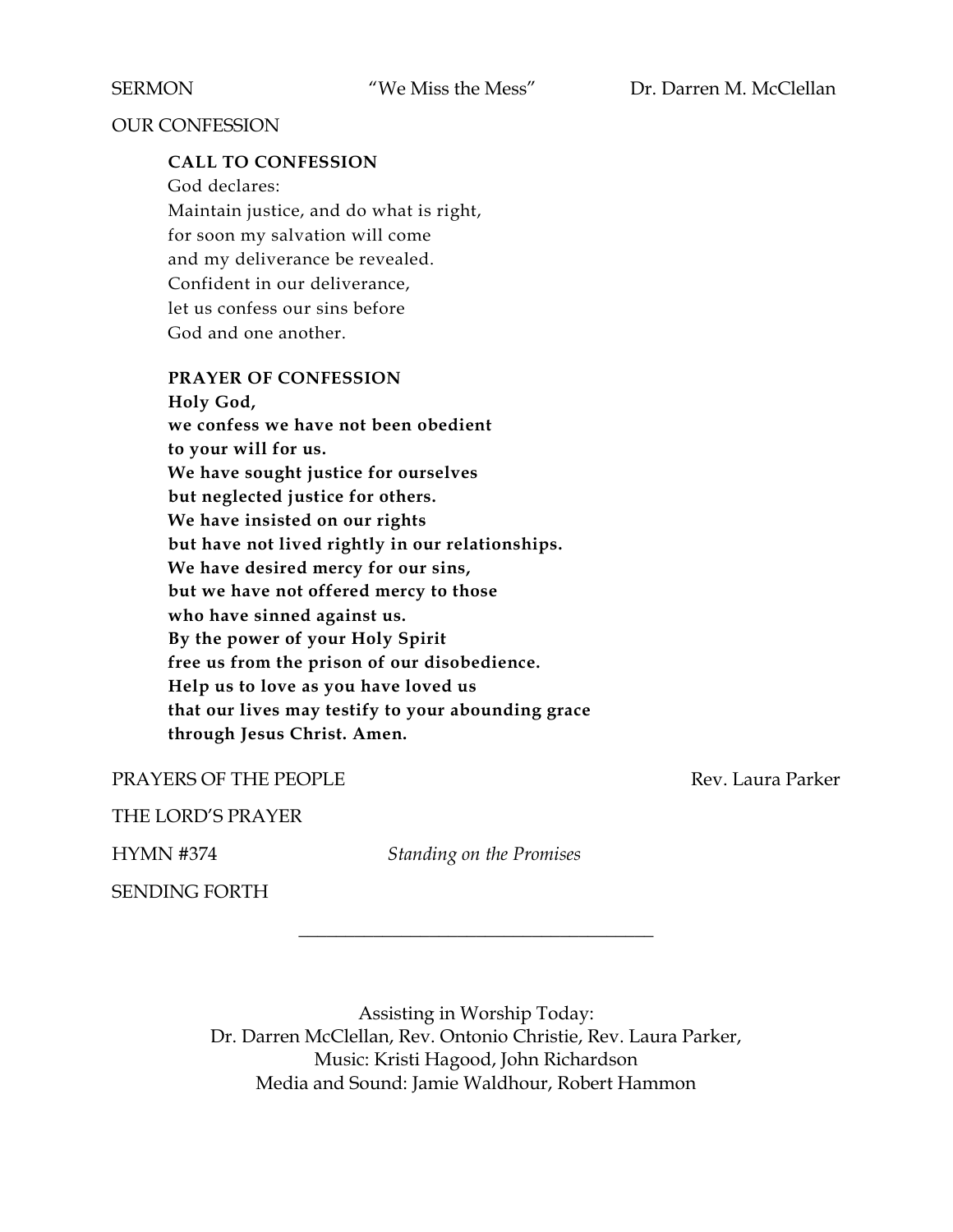## **Prayers for the People**

**Sympathies… Michelle May** in the death of her mother, **Mary Doug Foreman. Dan and Carrie French** in the death of his father, Ed French. **Kim Gibson** in the death of her father, James Lee Gibson. **Bob and Nancy Walsh** in the death of their cousin, Bob Valentine.

### **Medical personnel and other first responders**

## **Here is a brief summary of our current stewardship:**

Offering Received August 9– \$41,114 (Online - \$15,699 ~ Mail/Personal delivery - \$25,415) *For those of you who would like to bring your offering to the church, we have a mail slot located in the door across from the glass doors in the breezeway entrance of the education building.* Thank you so much for your continued support to Fairhope United Methodist Church. Jeff White, Business Administrator

# **Be sure to scroll all the way down. There are lots of Announcements!**



# **An Invitation from Pastor Laura:**

Begin your week with an online devotional through Zoom on Monday mornings at 9:30am until we return to more normal gathering routines in the life of our church. This time together is brief, 15-20 minutes. Hear a short devotional and then share prayer concerns with each other.

Join us by Zoom at this link:<https://zoom.us/j/99089887119> For information on how to get started on Zoom, click here.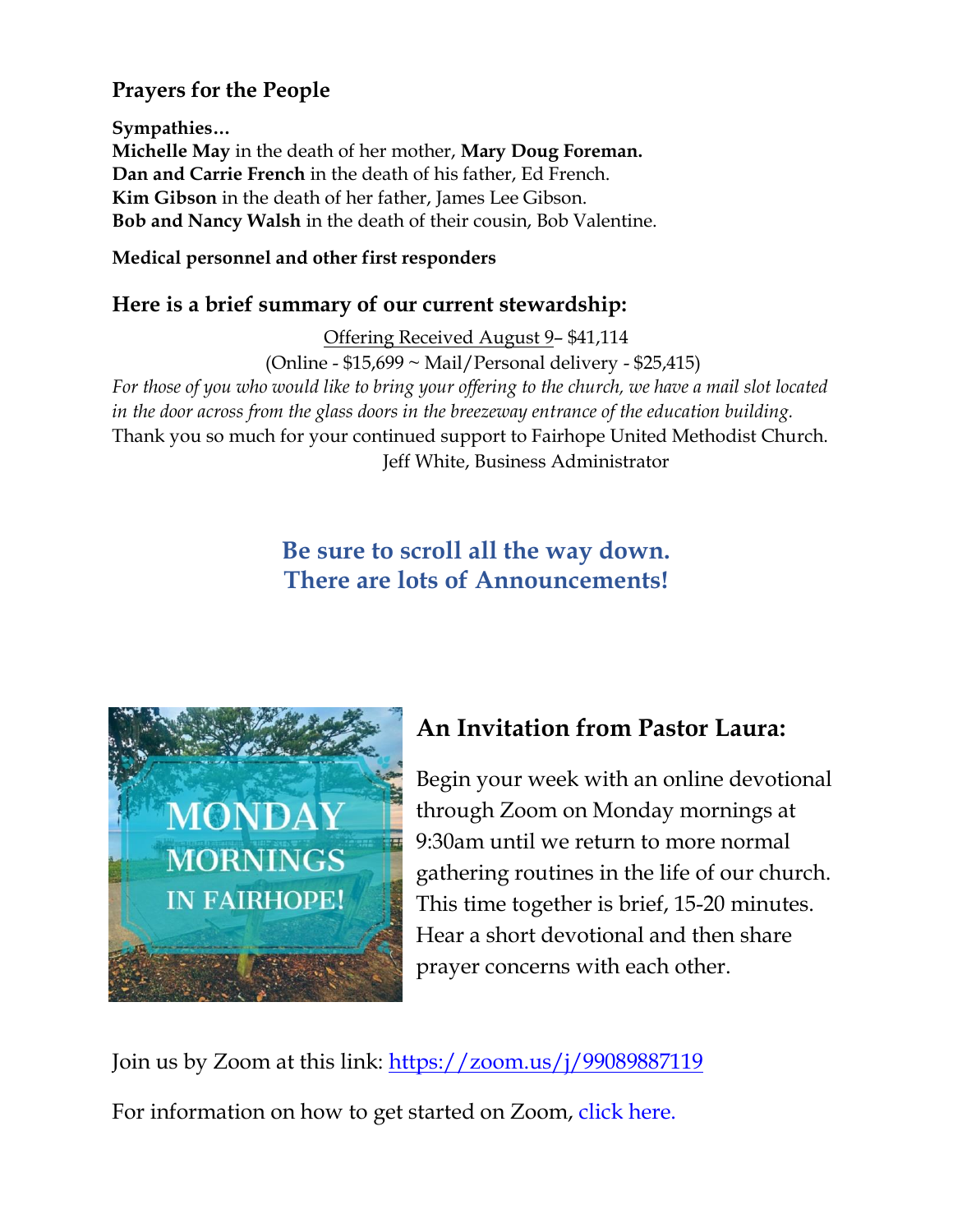### **OPPORTUNITIES FOR SUNDAY SCHOOL AND SMALL GROUP STUDY:**

*We have several Sunday school classes currently meeting through Zoom. Following is information you may find of interest as you seek to remain connected with brothers and sisters in Christ:*

### **Foundations Class**

Meets: Sunday Mornings at 9:45am

Link to Zoom Meeting Sundays at 9:45am

[https://us02web.zoom.us/j/83786688837?pwd=Uk5MdGNDTHp3TUdBclcwUWRzL2](https://us02web.zoom.us/j/83786688837?pwd=Uk5MdGNDTHp3TUdBclcwUWRzL20zUT09) [0zUT09](https://us02web.zoom.us/j/83786688837?pwd=Uk5MdGNDTHp3TUdBclcwUWRzL20zUT09)

Meeting ID: 837 8668 8837 Password: 684133

### **Grace and Peace**

Meets: Sunday Mornings at 9:30am (we try to hold it to an hour)

Topic: *Red Letter Revolution: What if Jesus really meant what he said?* by Shane Claiborne and Tony Campolo. It is a very discussion oriented class led by different people in the class. Everyone is welcome!

### Zoom meeting ID: 9092162907

### **New Beginnings**

Facilitated by: Rick Miller This class will not be meeting the month of August.

### **Koinonia**

Facilitated by: Tony Caminiti

Meets: Sunday Mornings at 9:30am This week's lesson: "**When GOD Speaks**" All are invited to Join Zoom Meeting

**[https://us02web.zoom.us/j/84902338059?pwd=WmFNUUVzdHBYZDM5ak9sQ09pQU](https://us02web.zoom.us/j/84902338059?pwd=WmFNUUVzdHBYZDM5ak9sQ09pQUVHQT09) [VHQT09](https://us02web.zoom.us/j/84902338059?pwd=WmFNUUVzdHBYZDM5ak9sQ09pQUVHQT09)**

Meeting ID: 849 0233 8059 Passcode: 507774

### **Homecoming Class**

This class will not meet this Sunday. If you would like information about when this class will resume, please contact Brenda Robinson: (205-294-1705) or [bgodbold@hiwaay.net.](mailto:bgodbold@hiwaay.net)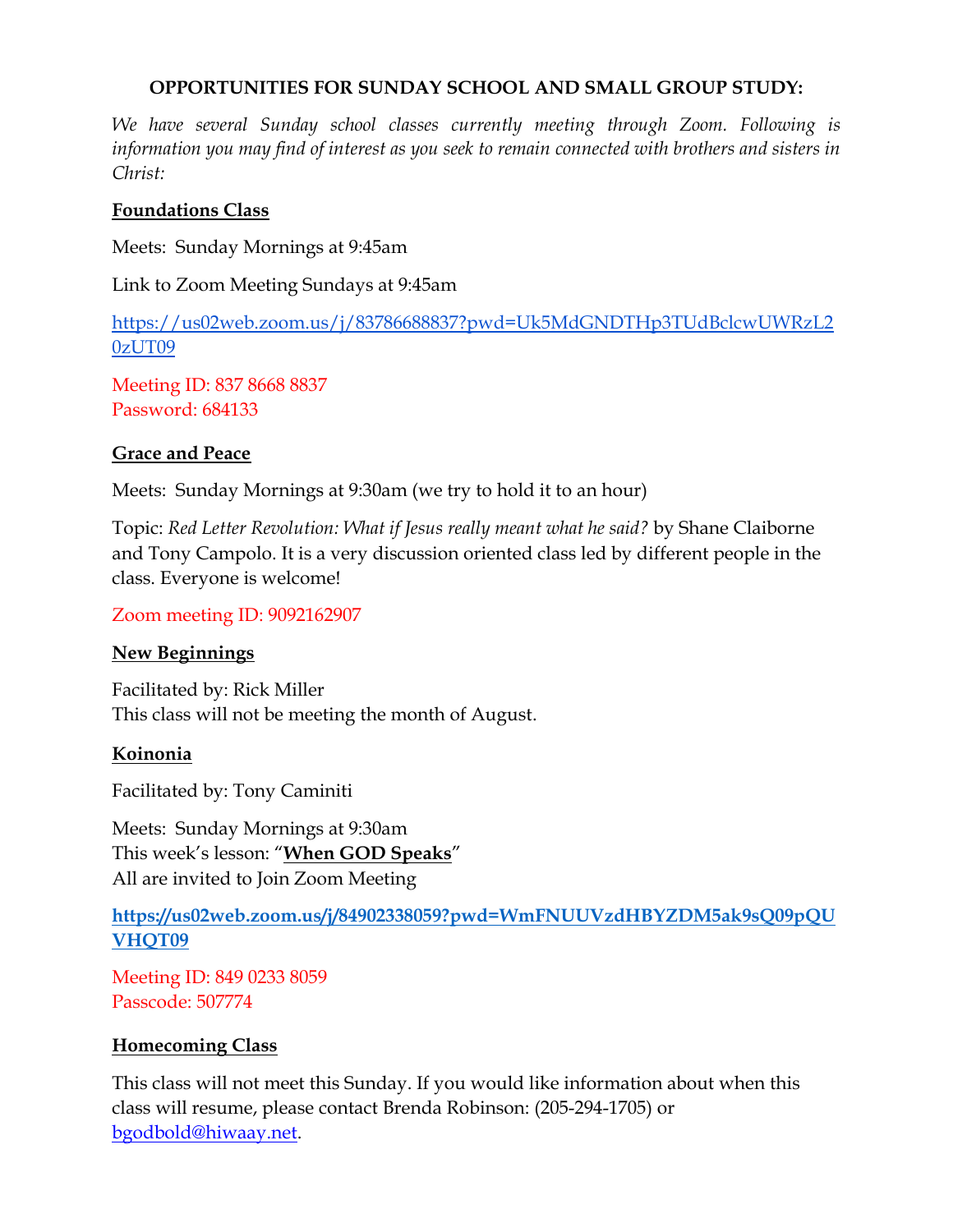## **Caring Ministries… We have Cloth Masks Available:**

Contact Ann Pearson at the church office 918-1148 or [ann.pearson@fairhopeumc.org](mailto:ann.pearson@fairhopeumc.org)  if that will help keep you safe and well.

### **Tough Dogs Chemo Care Ministry continues to make an impact in our community.**

*Thank you note sent by a cancer patient going in for their first treatment…*

I wanted to say thank you to all of the Tough Dog members for the wonderful chemo care gift bag. I have to say that the receiving of it at the precise moment it was delivered was an even bigger gift than the thoughtful items inside.

I had been feeling apprehensive and a little sad the morning I arrived for my first treatment and was being escorted back to begin. Their pharmacist approached me holding the gift bag and told me you and the group had prepared it for me. It was truly a God Moment for me as I reached for the bag and saw the beautiful cross necklace the pharmacist was wearing. The Father was right there holding me by His right hand at that moment, reminding me of His constant love and care delivered to me through the gift bag all of you created.

So as you can see, I will long remember your gift bag as much more than all the thoughtful comforting items you handmade and purchased to include inside. This special ministry is truly a gift from God.



**Wondering who is celebrating a birthday this month? There is now a dedicated space on the church website just for birthdays! Click on the link below to see who is a year older & wiser this month!**

### **Fairhope UMC August Birthday List**

If you *DO NOT* wish to have your birthday listed, see a correction, or would like to be added, please contact *[bobbi.hobbs@fairhopeumc.org](mailto:bobbi.hobbs@fairhopeumc.org)*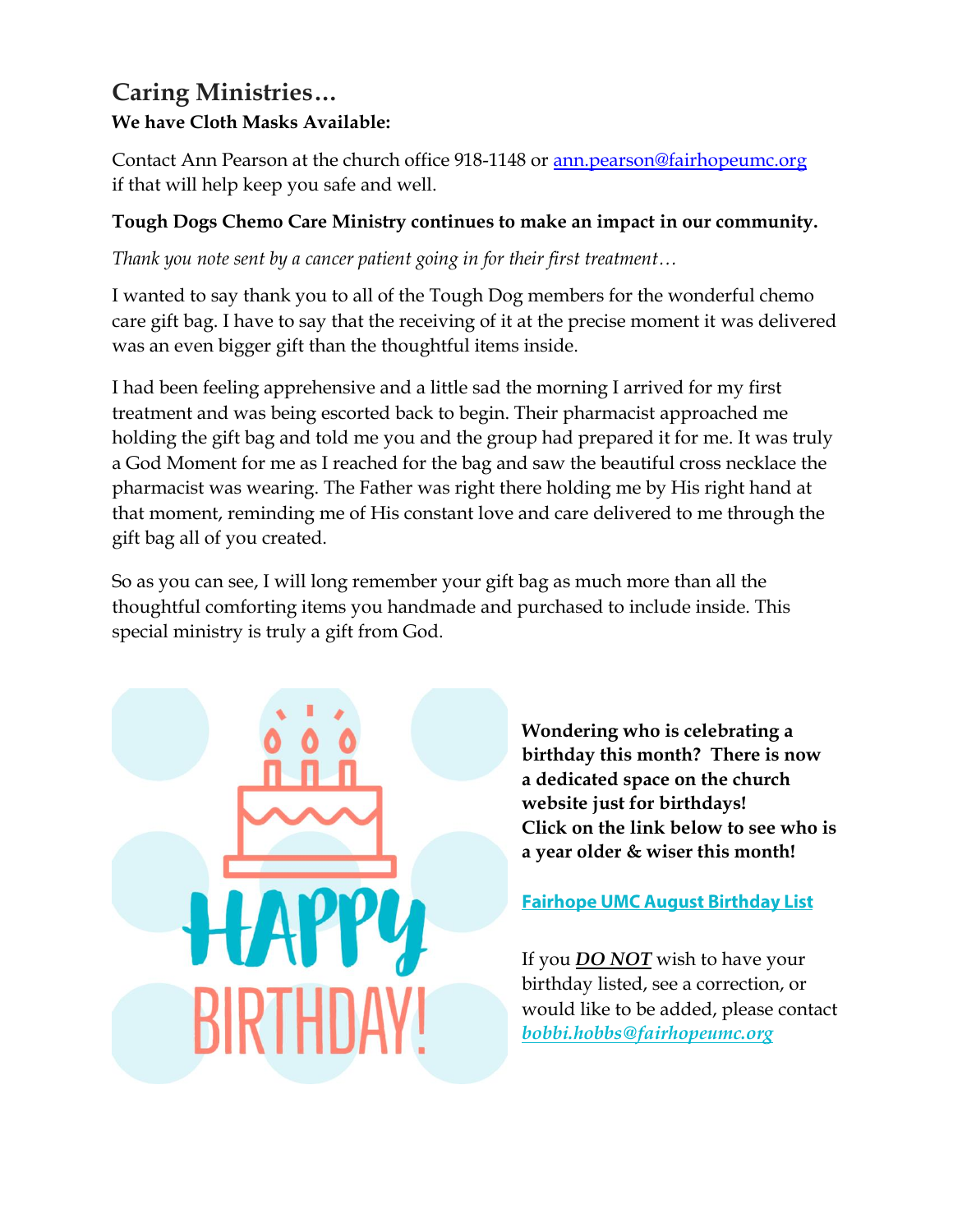# **Children's Ministries…**



### **And the winner is …**

Congratulations to the Langston Family (Grant, Holly, Henry & Maggie) for winning our Children's Ministries Summer Family Challenge! With a total of 670 points, they won the Grand Prize - tickets to the Alabama Gulf Coast Zoo!

Thanks to all the families who participated! Here are the winners of the door prizes: Nicholas Goleash, Alice Ogburn, Will Roach, Craig Dowden, Cate Richardson, Riggins Hammock, Mary Kate O'Connell, Elizabeth Jones!

### **Back to School Deliveries**

We'll be making special deliveries this week to our elementary kids to kick off a new school year!



### **Parent Survey**

Parents will be emailed a short survey to help us prepare for the return of in-person worship and children's ministries programs. Some questions will pertain to your thoughts on volunteering. Please take a moment to complete the survey. It will help us tremendously as we prepare to open the nursery, children's church, Sunday School and Wednesday night programs.

### **SWIFT Zoom Get Together (5th & 6th grade)**

Wednesday, August 19th at 6:30pm

Parents will receive an email with the Zoom link on Monday. If your child would like to participate but you do not receive the email, contact Michelle Graham at 251-377-2325.

### **MOPS (Mothers of Preschoolers)**

Registration information for the 2020-2021 year is available at [www.fairhopeumc.org](http://www.fairhopeumc.org/) under preschool/MOPS. If you are the mother of a child (newborn-kindergarten), you can find fellowship, encouragement and fun in MOPS. The group meets on the 2nd and 4th Mondays during the school year in our Christian Life Center.

*Note: The start date of September 14th is hopeful but subject to change depending on the reopening phase we are in at that time.*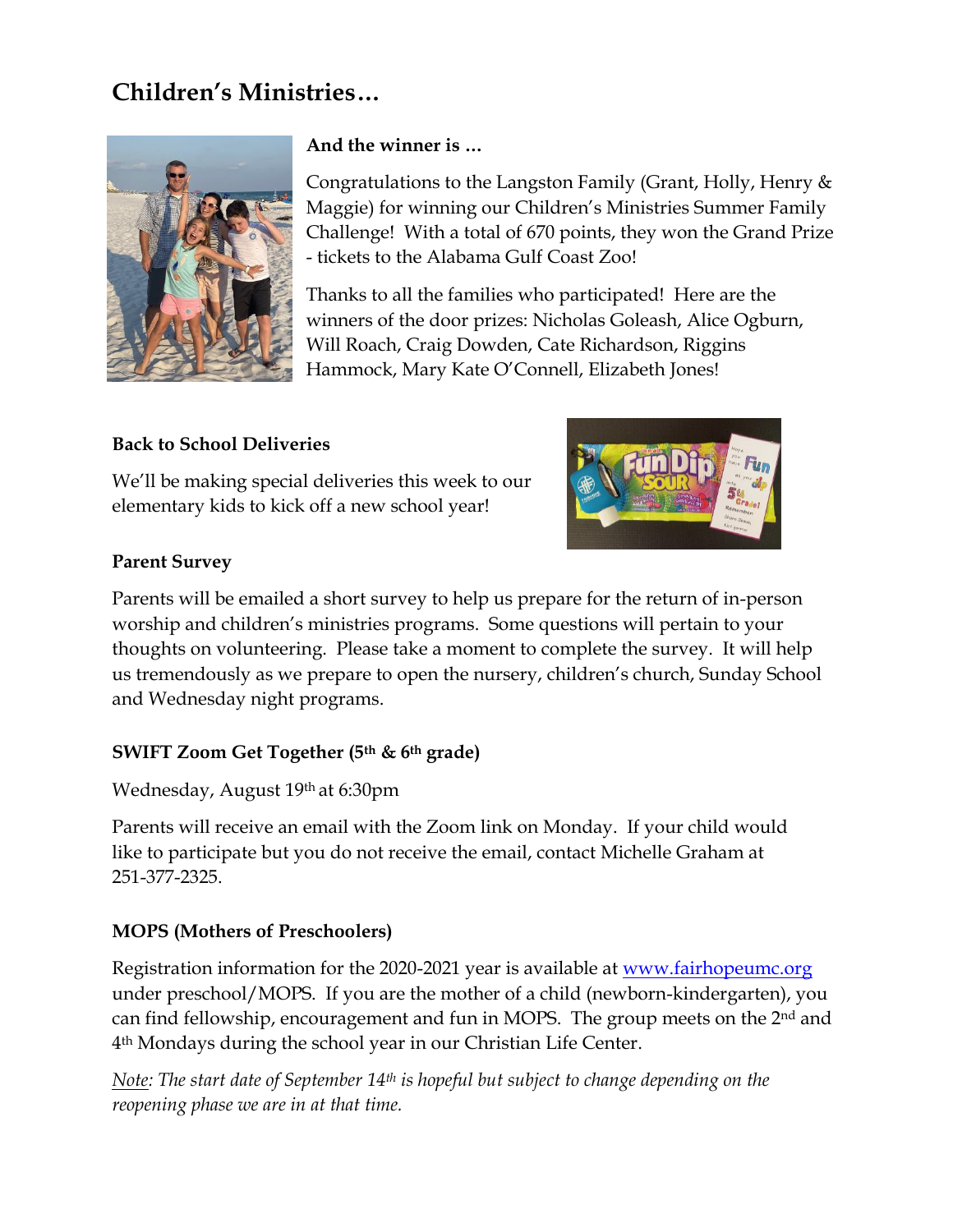# **Student Ministry…**

# **FALL STUDENT MINISTRY COMMUNITY GROUPS Beginning: Wednesday 8/26 & Sunday 8/30**

We welcome our students, 7th-12th graders, back this fall for our Community Groups that will begin Wednesday, August 26 & Sunday, August 30. The schedule, time and location for every small group are listed below. We look forward to seeing our students again and being able to reconnect in our small groups.

This semester our students will be required to register on a weekly basis. For your safety and the safety of our leaders, every student and adult leader will be required to wear a face covering, practice social-distancing and hand sanitizing stations will be easily accessible. For the time being, no food or drink is allowed during C-groups. Parents, please plan to pick-up your students at the time listed below as we will not have the facility open for recreational play prior to or following our meetings. We will need drivers to remain in your vehicle and students will come to you once they are finished with their group meeting. Thank you in advance for keeping our student ministry family safe and healthy by paying close attention to the first sign of illness and not participating in C-Groups if you have any symptoms of sickness!

We will begin a **"Virtual Small Group"** on Sunday, August 30 at 8:00 pm for students and families that wish to take extra precautions but would still like to participate in student ministry activities!

### **SUNDAY NIGHTS**

- 1) Juniors (Gym) 6:30-7:45 pm
- 2) Seniors (Fellowship Hall) 6:30-7:45 pm
- 3) Virtual Small Groups (Grades 7-12 welcome! ~ Zoom Meeting 8:00-8:45 pm)

### **WEDNESDAY NIGHTS**

- 1) 9th Grade 5:30-6:25 pm (Gym)
- 2) 10th Grade 5:30-6:25 pm (Fellowship Hall)
- 3) 7th Grade 6:30-7:30 pm (Gym)
- 4) 8th Grade 6:30-7:30 pm (Fellowship Hall)

## **NEW TO STUDENT MINISTRY?**

All rising 7th grade (student & parent) and new church families with 7th-12th graders are encouraged to connect with us through social media, text messaging reminders, GROUPME for every grade and through our email reminders!

Want to get plugged in??? Follow SALTSTUDENTS:

Instagram: @fairhopeumc.youth Facebook: @fhsaltstudents

[Email: Michael.spicer@fairhopeumc.org](mailto:Michael.spicer@fairhopeumc.org) to get on our email announcements or to be added to the Groupme for C-Group reminders!

Text Message Reminders: Text the word "Saltstudents" to the number "43506"